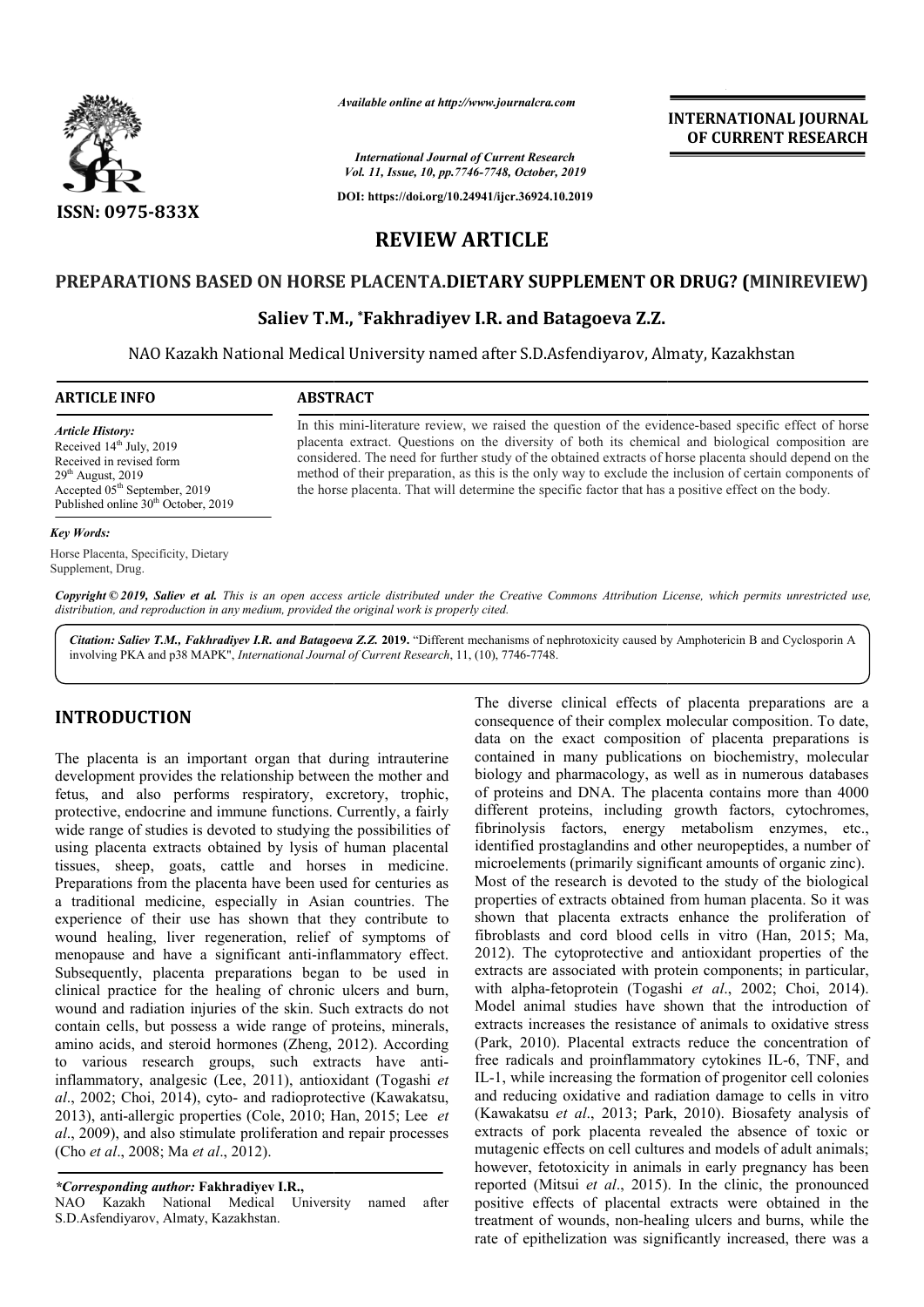decrease in leukocyte infiltration and a decrease in pain syndrome (Shukla, 2004). The mechanism of action of placenta extracts during wound healing is explained by an increase in the level of TGFβ in the early phase of regeneration and VEGF in the late phase, increased angiogenesis and increased expression of CD31, as well as the presence of FGF in placental extracts (Park, 2014; Hong *et al*., 2010). Experimental studies of the effect of placenta extracts on the behavior and physical condition of animals showed a decrease in fatigue symptoms and increased resistance to physical activity (Moon, 2014). This was explained by an increase in intracellular calcium, activation of splenocytes and T cells, as well as a decrease in the synthesis of pro-inflammatory cytokines associated with fatigue (IL-6, TNF and IFNγ) (Moon, 2014). Similar results were obtained in preclinical studies (Park *et al*., 2016). Placental extracts have been shown to be highly effective in neurology, supporting the regeneration of nerve tissue in the experimental treatment of nerve damage and facial spasm. The authors explain the effect obtained by increased synthesis of regenerative factors GAP-43 and Cdc2 after exposure to placental extracts (Seo, 2006; Jo, 2013). Placental extracts were effective in the treatment of rheumatoid arthritis (Yurchenko, 2014) and experimental renal failure (Yurchenko, 2013). A certain amount of practical experience with the use of placenta extracts has also been accumulated in veterinary medicine. Here, the extracts were used to stimulate mammogenesis, lactogenesis, and galactopoiesis (Cotor, 2011).

The immunomodulating properties of placental extracts have been shown previously (Fang *et al*., 2007; Georgieva *et al*., 1995; https://patents.google.com/patent/CN103408634A/en). Thus, Chinese researchers isolated and purified several fractions of immunomodulating peptides from a water-soluble extract of cow placenta and characterized there in vitro effect on lymphocyte proliferation (Fang *et al*., 2007). The immunomodulating activity of the extract of pork and horse placenta on mouse lymphocytes was demonstrated (Georgieva, 1995; https://patents.google.com/patent/CN103408634A/en).

t was suggested that peptides with a molecular weight of up to 10 KDa are the main bioactive fraction of the placenta with immunomodulating and antioxidant effects (Hyun *et al*., 2011). For extracts derived from animal placenta, studies of sheep placenta are the earliest and most widely used. In connection with the success of the study of the placenta of sheep, more attention is being paid to studying the possibilities of using for medical purposes extracts from the placenta of other animals (for example, cattle, pigs, etc.). The placenta of horses is currently the least studied. Given the national characteristics and traditions of the peoples of Kazakhstan, where the horse is a traditional source of food and folk remedies, it seems advisable to explore the placenta of horses and scientifically substantiate its healing properties. It should be noted that the use of the placenta of horses does not harm the environment and does not upset the ecological balance, as it relates to natural biowaste.

### **Conclusion**

The presented literature search shows that according to the results of various pharmacological studies of placenta extracts, they are confirmed to be used for immunoregulation, early healing, neurotrophic therapy and hepatoprotection.

However, what exactly from the huge mass of biological substances has a positive effect is still not known. So in the framework of the project No. AP05134106 "Development of biologically active preparations based on horse placenta" we will develop a method for the manufacture of horse placenta extract, and we will also study specific reactions to a specific composition. Since the clinical effects of placenta extracts are a consequence of the complex molecular composition of placental preparations, only a study of the individual components of the obtained extract can answer the question.

## **REFERENCES**

- Cho H. R., Ryou J. H., Lee J. W., Lee M. H. The effects of placental extract on fibroblast proliferation // Journal of Cosmetic Science. – 2008. - Vol. 59, no. 3. - P. 195–202.
- Choi H. Y., Kim S. W., Kim B. *et al*. Alpha-fetoprotein, identified as a novel marker for the antioxidant effect of placental extract, exhibits synergistic antioxidant activity in the presence of estradiol // PLoS One. - 2014. - Vol. 9, no. 6. - e99421.
- Cole L. A. // Biological functions of hCG and hCG-related molecules // Reprod Biol Endocrinol. - 2010. - Vol. 8, no. 1. - P. 102.
- Cotor G., Pop A., Ghita M. The effect of ovine placenta extract on mammogenesis, lactogenesis, and galactopoiesis in sheep // Turkish Journal of Veterinary and Animal Sciences. – 2011. - Vol. 35. - P. 137–142.
- Fang, X.P., Xia, W.S., Sheng, Q.H., Yu‐Liang Wang, Y.L. Purification and Characterization of an Immunomodulatory Peptide from Bovine Placenta Water‐Soluble Extract // Preparative Biochemistry and Biotechnology. – 2007. – Vol. 37, no. 3. – P. 173-184.
- Georgieva R., Stefanov D., Fichorova R., Dimitrova E. Effects of the whole extract and the chromatographic fractions of the pig placenta on lymphocyte proliferation and humoral immune response // Theriogenology. - 1995 – Vol.44, no. 4. – P. 539-555.
- Han N. R., Park C. L., Kim N. R. *et al*. Protective effect of porcine placenta in a menopausal ovariectomized mouse // Reproduction. - 2015. - Vol. 150, no. 3. - P. 173–181.
- Hong J. W., Lee W. J., Hahn S. B., Kim B. J., Lew D. H. The effect of human placenta extract in a wound healing model // Annals of Plastic Surgery. – 2010. - Vol. 65. - P. 96– 100.
- Horse placenta water-soluble protein extract, preparation method and application thereof https://patents.google.com/patent/CN103408634A/en
- Hyun J., Han G.S., Jin H.K., Aera J. H., Jung J. S., Dae L., Woo T. H., Ran L., Ji Hyuk K., Sang H K., Si H. S., Sang H. M., Bokyung K., Hyuk S. Immune modulation effect of pig placenta extracts in a mouse model: putative use as a functional food supplement // Korean J. Food Sci. Ani. Resour. - 2011. - Vol. 31, no. 5. - P. 701-709.
- Jo N. Y., Kim J. H., Roh J. D. Clinical review of the effects of Hominis placental pharmacopuncture in the treatment of facial spasm patients // Journal of Pharmacopuncture. - 2013. - Vol. 16. - P. 52–57.
- Kawakatsu M., Urata Y., Goto S., Ono Y., Li T. S. // Placental extract protects bone marrow-derived stem/progenitor cells against radiation injury through anti-inflammatory activity // Journal of Radiation Research. - 2013. - Vol. 54, no. 2. - P. 268–276.
- Lee K. H., Kim T. H., Lee W. C., Kim S. H., Lee S. Y, Lee S. M. Anti-inflammatory and analgesic effects of human placenta extract // Nat. Prod. Res. - 2011. - Vol. 25, no. 11. - P. 1090–1100.